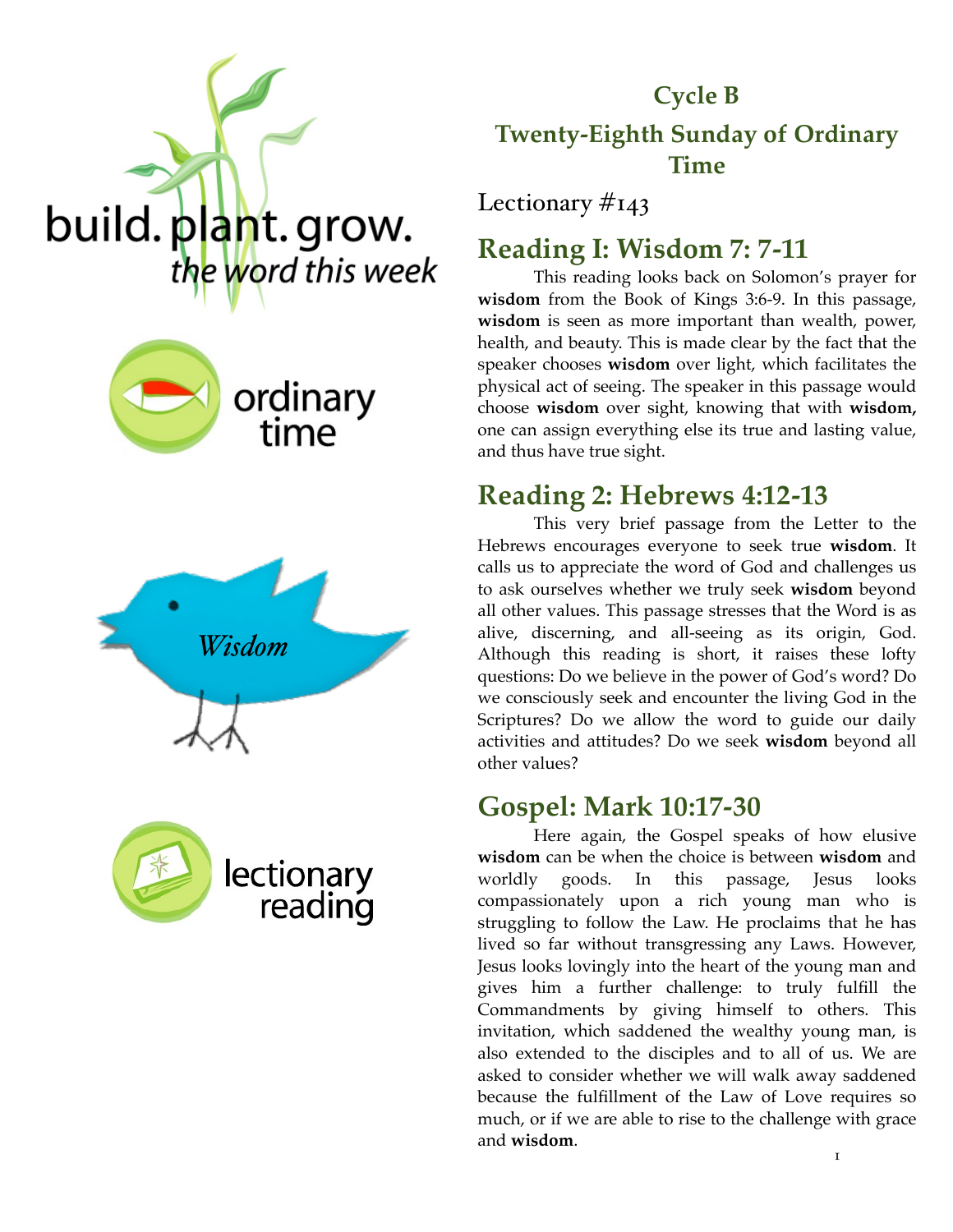

*The Great Kapok Tree* Written by Lynne Cherry Illustrated by Lynne Cherry Publication: 2000; HMH Books for Young Readers ISBN-10: 0152026142 ISBN-13: 978-0152026141



character education activity

We are made wise not by the recollection of our past, but by the responsibility for our future. -George Bernard Shaw

## **The Great Kapok Tree**

*The Great Kapok Tree* takes the reader on a journey into the Amazon Rain Forest, where they meet a young man exhausted from his attempt to cut down a giant kapok tree. While he sleeps, the forest's residents speak to him about the great **wisdom** of preserving their natural habitat. The voices whisper into his ear of the great importance of trees and how *all living things depend on one another…*Once the young man wakes up, he understands the **wisdom** of preserving the tree, and gives up his goal of cutting destroying any part of nature.

## **The Interconnected World**

Step One: Instruct the students to listen and make a list of the various characters in the story of the *The Great Kapok Tree.* After the story is over, ask the students what creatures they have on their lists, and make a cumulative list together as a class.

Step Two: On one of the walls of the classroom, place a large illustration of a kapok tree cut out of construction paper. Invite the students to work in groups to create artistic representations of the different creatures in the story, which will then be placed on the kapok tree.

Step Three: Using colorful yarn, have the students connect the creatures with the tree and with the other creatures so that they are able to see how everything is interconnected. Explain to the students that because humans are made in the image and likeness of God, we are called to care for all creatures so that they can thrive. Discuss the **wisdom** of living responsible and respectful lives so that there is a future for all of creation.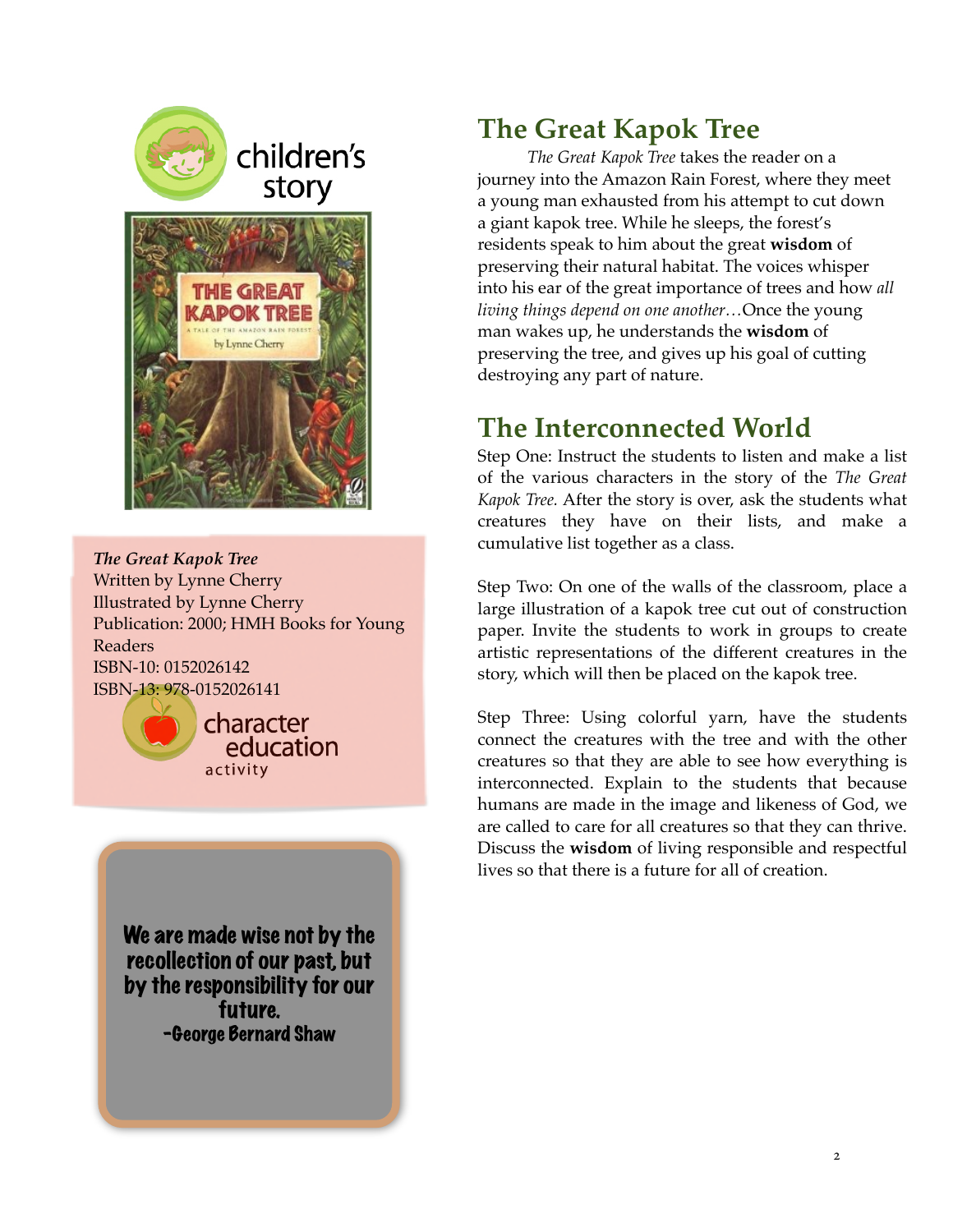Talent is God given. Be humble! Fame is man-given. Be grateful! Conceit is self-given. Be careful! -John Wooden



Look. Feel. Know. Act.

#### **What could you do today?**

It is often said that **wisdom** comes with age and experience. With the help of your parents, make a list of people who are older than you who would be willing to be interviewed about the most important lessons they have learned throughout their lives. Take some time to hear their stories—what lessons have they learned? What mistakes have they learned from? Keep these stories in your mind and know that making mistakes is a part of life and that learning from them is the essence of **wisdom.**

#### **Look Feel Know Act**

In Genesis, the first book of the Bible the first story we hear is the creation story. After each element of the world is created, there is an exclamation that *God saw that it was good.* Humans are the final creatures that are made, and with their creation, *God saw that it was very good.* The goodness of human beings is to be as much like God as possible and to look after all of creation as God would. When we understand and know that we are called to care for our Earth, we are also experiencing the gift of **wisdom**.

Make a daily commitment to look at the world around you and see, feel, and believe that you are called to watch over creation as God would. Think of it in this way: if you created something that you loved a great deal, how would you want it used by others?